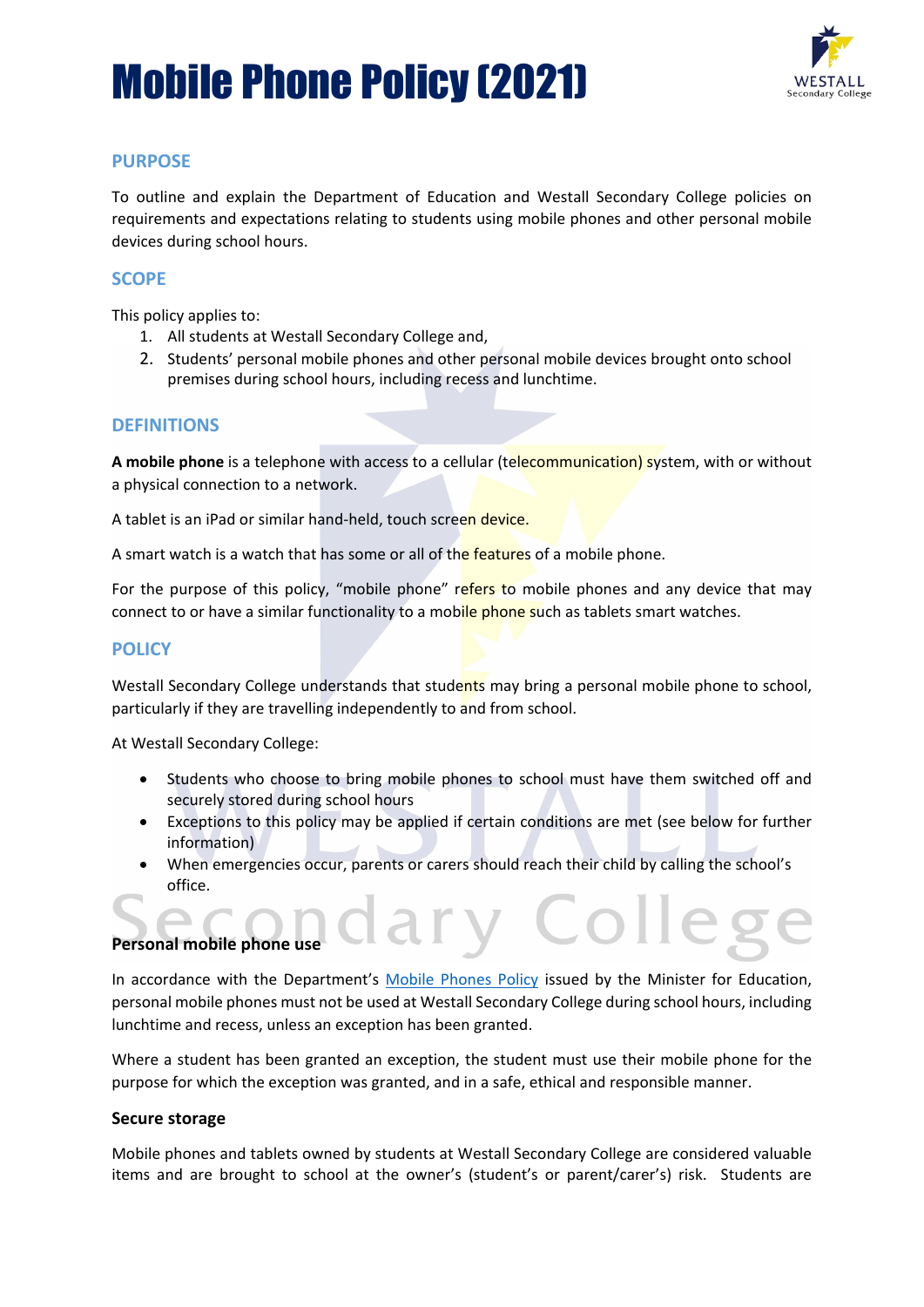# Mobile Phone Policy (2021)



encouraged not to bring a mobile phone to school unless there is a compelling reason to do so. Please note that Westall Secondary College does not have accident insurance for accidental property damage or theft. Students and their parents/carers are encouraged to obtain appropriate insurance for valuable items.

Where students bring a mobile phone to school, Westall Secondary College will provide secure storage. Secure storage is storage that cannot be readily accessed by those without permission to do so. At Westall Secondary College students are required to store their phones in the locker provided and it is the **student's responsibility** to ensure that their locker is secure when storing a mobile device.

#### **Enforcement**

At Westall Secondary College inappropriate use of mobile phones is **any use during the school hours** of 8.55am to 3.15pm.

Students that breach the College's Mobile Phone Policy will be subject to consequences as set out by the *Westall Way Progression of Consequences.*

Breaches of the Mobile Phone Policy will be recorded on Compass and monitored by sub school staff.

#### **Exceptions**

Exceptions to the policy:

- may be applied during school hours if certain conditions are met, specifically,
	- o Health and wellbeing-related exceptions; and
	- o Exceptions related to managing risk when students are offsite.
- can be granted by the principal, or by the teacher for that class, in accordance with the Department's [Mobile Phones Policy.](https://www.education.vic.gov.au/school/principals/spag/safety/Pages/mobilephones.aspx)

The following categories of exceptions are allowed under the Department'[s Mobile Phones Policy](https://www.education.vic.gov.au/school/principals/spag/safety/Pages/mobilephones.aspx) are:

#### *Health and wellbeing-related exceptions*

| <b>Specific exception</b>        | <b>Documentation</b>               |
|----------------------------------|------------------------------------|
| Students with a health condition | <b>Student Health Support Plan</b> |
| Students who are Young Carers    | A localised student record         |

# **Exceptions related to managing risk when students are offsite**

| <b>Specific exception</b>                                                                      | <b>Documentation</b>                   |
|------------------------------------------------------------------------------------------------|----------------------------------------|
| Travelling to and from excursions                                                              | Risk assessment planning documentation |
| Students on excursions and camps                                                               | Risk assessment planning documentation |
| When students are offsite (not on school grounds)<br>and unsupervised with parental permission | Risk assessment planning documentation |
| Students with a dual enrolment or who need to<br>undertake intercampus travel                  | Risk assessment planning documentation |